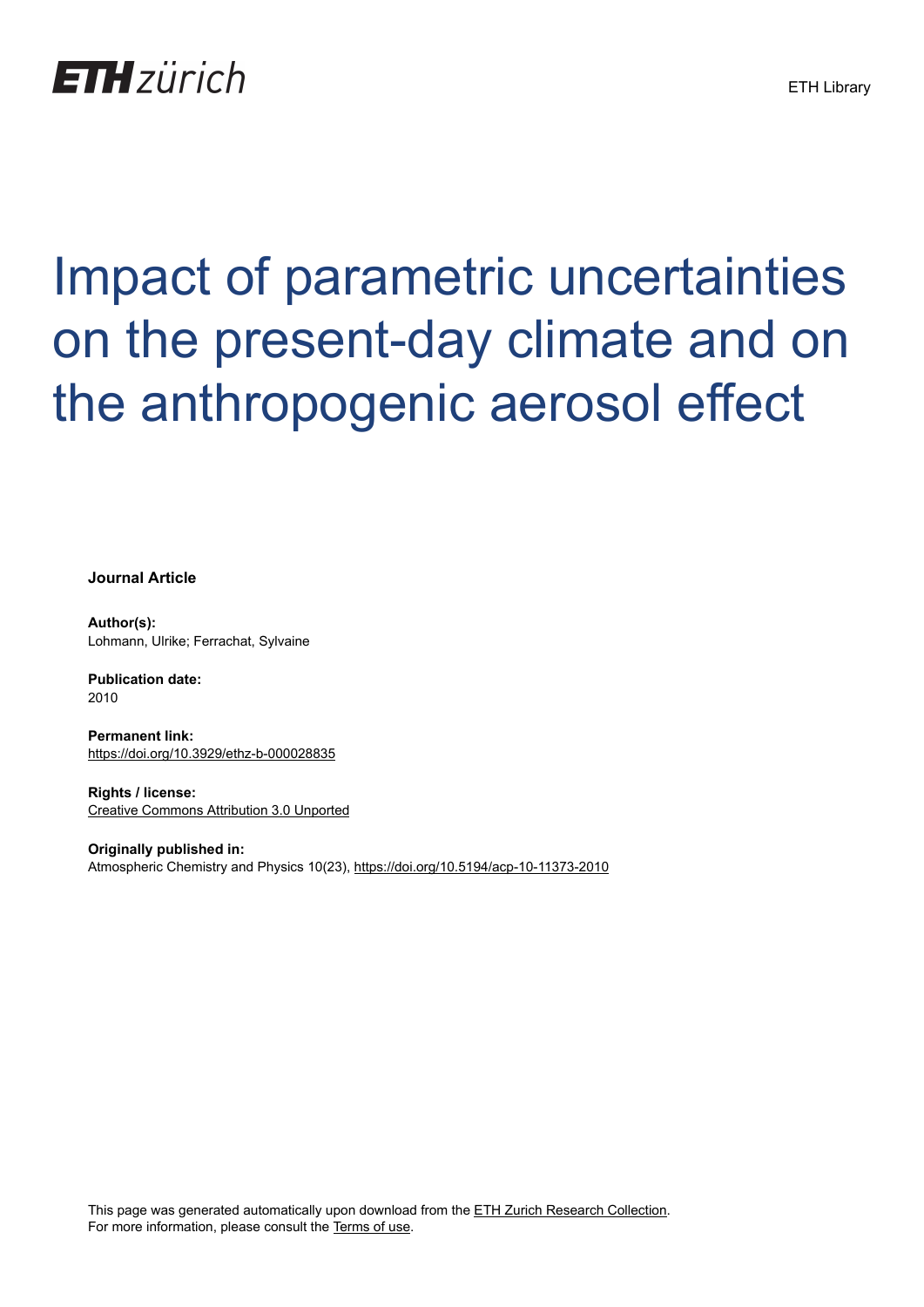

### <span id="page-1-0"></span>**Impact of parametric uncertainties on the present-day climate and on the anthropogenic aerosol effect**

**U. Lohmann and S. Ferrachat**

Institute of Atmospheric and Climate Science, ETH Zurich, Switzerland

Received: 30 June 2010 – Published in Atmos. Chem. Phys. Discuss.: 13 August 2010 Revised: 19 November 2010 – Accepted: 22 November 2010 – Published: 1 December 2010

Abstract. Clouds constitute a large uncertainty in global climate modeling and climate change projections as many clouds are smaller than the size of a model grid box. Some processes, such as the rates of rain and snow formation that have a large impact on climate, cannot be observed. The uncertain parameters in the representation of these processes are therefore adjusted in order to achieve radiation balance. Here we systematically investigate the impact of key tunable parameters within the convective and stratiform cloud schemes and of the ice cloud optical properties on the present-day climate in terms of clouds, radiation and precipitation. The total anthropogenic aerosol effect between preindustrial and present-day times amounts to  $-1.00 \,\mathrm{W m^{-2}}$ obtained as an average over all simulations as compared to −1.02 W m−<sup>2</sup> from those simulations where the global annual mean top-of-the atmosphere radiation balance is within ±1 W m−<sup>2</sup> . Thus tuning of the present-day climate does not seem to have an influence on the total anthropogenic aerosol effect. The parametric uncertainty regarding the above mentioned cloud parameters has an uncertainty range of 25% between the minimum and maximum value when taking all simulations into account. It is reduced to 11% when only the simulations with a balanced top-of-the atmosphere radiation are considered.

#### **1 Introduction**

Uncertainties in climate change projections stem from uncertainties in emission scenarios, structural uncertainties that measure the range of the mean responses in different models,



*Correspondence to:* U. Lohmann (ulrike.lohmann@env.ethz.ch)

internal variability and parametric uncertainties that are induced by uncertainties in the model parameters [\(Cox and](#page-9-0) [Stephenson,](#page-9-0) [2007;](#page-9-0) [Hawkins and Sutton,](#page-10-0) [2009\)](#page-10-0). These cited studies showed that at the beginning of a climate simulation the internal variability dominates the overall uncertainty in climate change projections. As the internal variability reduces with time of projection, the total uncertainty decreases. After some decades the total uncertainty increases again caused by the increase in the scenario uncertainty.

The scenario uncertainty increases with time of climate projections into the future because the scenarios depend on the demographic evolution, socio-economic development and technological changes and renovations. In terms of aerosols and aerosol-cloud-interactions since pre-industrial times the scenario uncertainty is caused by the different preindustrial and present-day aerosol emission data sets. Nowadays most of the aerosol community uses the AEROCOM emissions representative for the year 1750 and for the year 2000 [\(Dentener et al.,](#page-9-1) [2006\)](#page-9-1). Nevertheless, uncertainties remain regarding for instance anthropogenic dust sources as it is not clear how important they are [\(Denman et al.,](#page-9-2) [2007\)](#page-9-2) or the question as to how much biomass burning can be considered natural and to have been there in pre-industrial times.

The structural uncertainty stems from different schemes or approaches used in different climate models. In terms of the anthropogenic aerosol effect, these are given by the complexity of the aerosol model, the cloud microphysics scheme and interactions between the two. State-of-the-art aerosol models solve prognostic equations for at least the mass mixing ratios of the major aerosol species sulfate, black and organic carbon, e.g. [Koch et al.](#page-10-1) [\(2009\)](#page-10-1); [Rotstayn et al.](#page-11-0) [\(2007\)](#page-11-0). Some models additionally solve prognostic equations for the number mixing ratios of the different aerosol compounds, and predict their mixing state, e.g. [Stier et al.](#page-11-1) [\(2005\)](#page-11-1); [Wang and](#page-11-2) [Penner](#page-11-2) [\(2009\)](#page-11-2). The simplest way and oldest approach to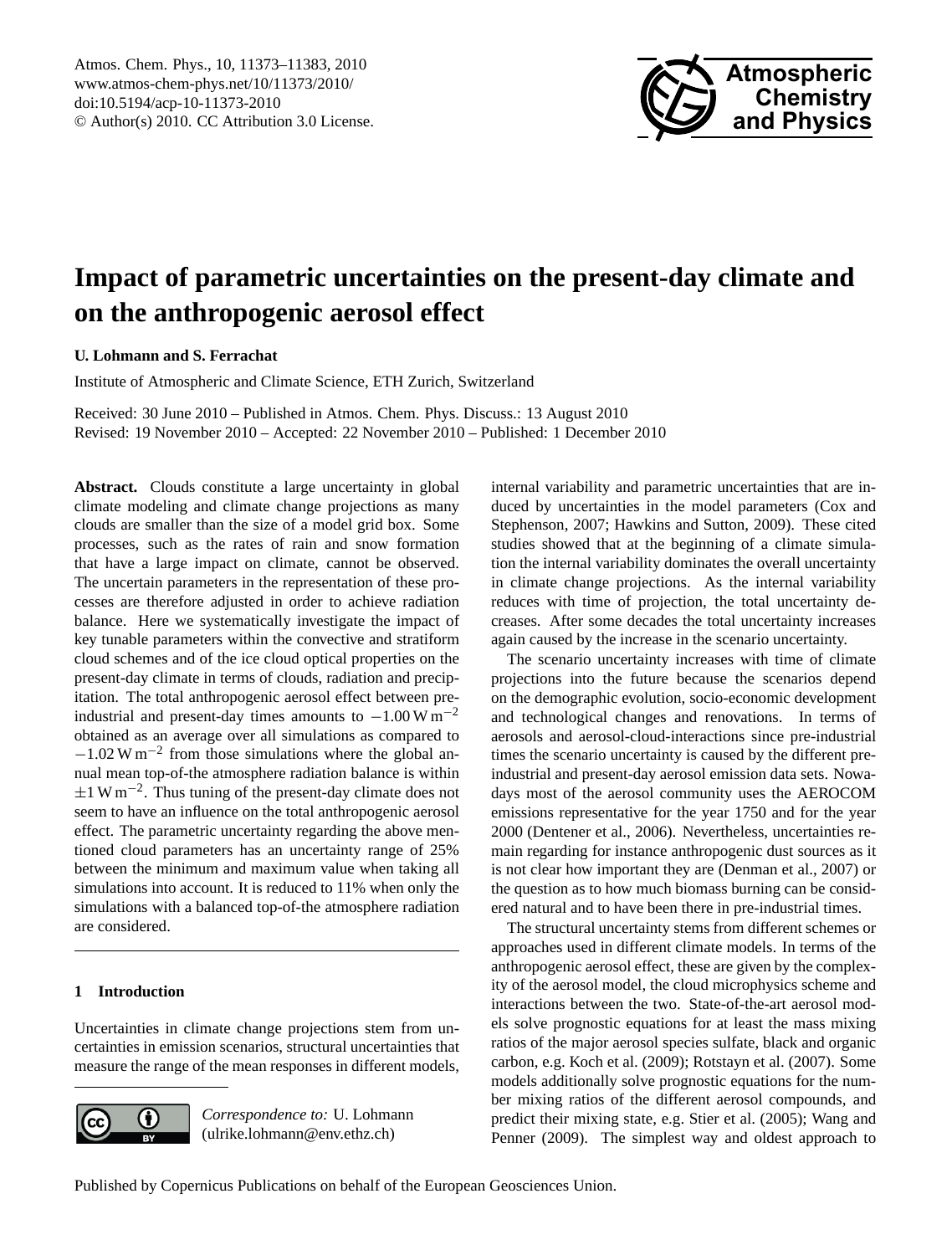account for aerosol-cloud interactions is to use empirical relationships between the aerosol mass and the cloud droplet number concentration [\(Boucher and Lohmann,](#page-9-3) [1995;](#page-9-3) [Jones](#page-10-2) [et al.,](#page-10-2) [2001\)](#page-10-2). Since then physically-based parametrizations have been developed [\(Abdul-Razzak and Ghan,](#page-9-4) [2000;](#page-9-4) [Foun](#page-10-3)[toukis and Nenes,](#page-10-3) [2005;](#page-10-3) [Ming et al.,](#page-10-4) [2006\)](#page-10-4) and are used in several global climate models (GCMs), e.g. [\(Takemura et al.,](#page-11-3) [2005;](#page-11-3) [Ghan and Easter,](#page-10-5) [2006;](#page-10-5) [Ming et al.,](#page-10-6) [2007;](#page-10-6) [Bauer et al.,](#page-9-5) [2008;](#page-9-5) [Suzuki et al.,](#page-11-4) [2008;](#page-11-4) [Storelvmo et al.,](#page-11-5) [2008;](#page-11-5) [Pringle](#page-11-6) [et al.,](#page-11-6) [2009;](#page-11-6) [Salzmann et al.,](#page-11-7) [2010\)](#page-11-7).

A large structural uncertainty related to the anthropogenic aerosol effect is caused by the representation of clouds in climate models as many clouds are smaller than the size of a model grid box. Also cloud microphysical processes occur on the subgrid scale and need to be parameterized. These days most cloud microphysics schemes solve at least one prognostic equation for the cloud condensate whereas more complex schemes distinguish between water and ice and also predict the number concentrations of cloud droplets and ice crystals [\(Ghan et al.,](#page-10-7) [1997a](#page-10-7)[,b;](#page-10-8) [Lohmann et al.,](#page-10-9) [2007;](#page-10-9) [Mor](#page-10-10)[rison and Gettelman,](#page-10-10) [2008;](#page-10-10) [Salzmann et al.,](#page-11-7) [2010\)](#page-11-7) or solve prognostic equations also for the mass mixing ratios of rain and snow [\(Fowler et al.,](#page-10-11) [1996\)](#page-10-11). Some processes, such as the rain and snow formation rates, cannot be observed and are thus rather uncertain. As the rain and snow formation rates have a large impact on cloud water and ice and hence the planetary energy balance, parameters used to represent them are used to tune the model in order to achieve radiation balance. This means that the precipitation formation rates are enhanced or decelerated in order to yield a top-of-the atmosphere (TOA) radiation budget that is balanced to within 1 W m−<sup>2</sup> and that the individual radiative fluxes agree within 5 W m−<sup>2</sup> with the fluxes estimated from satellite data. There has been some discussion if the net TOA radiation balance should be close to zero or should be positive because of the delayed warming in the ocean in response to the greenhouse gas forcing. This imbalance is estimated at 0.85 W m<sup>-2</sup> for the period 1993–2003 [\(Hansen et al.,](#page-10-12) [2005\)](#page-10-12). In case that atmospheric GCMs are driven with the observed transient greenhouse gas concentrations and sea surface temperatures (so-called AMIP simulations), they need to be tuned with a positive TOA radiation balance to take the imbalance into account. If, on the other hand, atmospheric GCM simulations are conducted with climatological sea surface temperature and greenhouse gas concentrations that correspond to each other, tuning the atmospheric GCM to give a radiation balance close to zero W  $m^{-2}$  is desirable for comparison with observations and also for coupling the atmospheric GCM to an ocean model.

Uncertainties in the first indirect aerosol effect by anthropogenic sulfate aerosols were first investigated by [Pan et al.](#page-11-8) [\(1998\)](#page-11-8). The first indirect aerosol effect or cloud albedo effect refers to an increase in cloud albedo due to more and smaller cloud droplets formed on the larger number of anthropogenic aerosols when keeping the liquid water content constant [\(Twomey,](#page-11-9) [1977\)](#page-11-9). The cloud albedo effect is evaluated as the difference between pre-industrial times and the present-day. [Pan et al.](#page-11-8) [\(1998\)](#page-11-8) obtained a structural uncertainty of 0.5 W m<sup>-2</sup> (range between  $-1.2$  and  $-1.7$  W m<sup>-2</sup>). In the Forth Assessment Report (AR4) of the Intergovernmental Panel of Climate Change (IPCC), the median value of the cloud albedo effect from pre-industrial times to the present-day was estimated as  $-0.7 \text{ W m}^{-2}$  [\(Forster et al.,](#page-9-6) [2007\)](#page-9-6). The structural uncertainty was evaluated as the 5 to 95% range between the different estimates and amounted to  $-0.3$  to  $-1.8$  W m<sup>-2</sup> [\(Forster et al.,](#page-9-6) [2007\)](#page-9-6). Storelymo et al. [\(2009\)](#page-11-10) compared four different empirical relationships between cloud droplet number concentration and aerosol mass that have been used in the transient simulations of the IPCC AR4 report [\(Meehl et al.,](#page-10-13) [2007\)](#page-10-13). [Storelvmo et al.](#page-11-10) [\(2009\)](#page-11-10) applied these different relationships within the EC-Earth GCM showing that this leads to a spread of 1.3 W  $\text{m}^{-2}$  in terms of the cloud albedo effect. On the other hand, if aerosol concentrations, the parameterization of droplet concentrations and the autoconversion rate, that describes the rate by which cloud droplets collide to form rain drops, are all specified the same in different GCMs then the predicted cloud albedo effect varies only between  $-0.6$  to  $-0.7$  W m<sup>-2</sup> in different GCMs, thus reducing the structural uncertainty to  $0.1 \text{ W m}^{-2}$ [\(Penner et al.,](#page-11-11) [2006\)](#page-11-11).

Feedbacks due to the cloud lifetime effect, semi-direct effect or aerosol effects on mixed-phase and ice clouds can either enhance or reduce the cloud albedo effect. As shown by [Penner et al.](#page-11-11) [\(2006\)](#page-11-11) if only the aerosol emissions are prescribed in different GCMs, but the GCMs are free in the way they account for cloud droplets and the autoconversion rate, then the structural uncertainty of total indirect aerosol effects increases from the  $0.1 W m^{-2}$  mentioned above to 1.1 W m−<sup>2</sup> . If the GCMs are also free to choose their emission data base, then the whole structural uncertainty of the aerosol radiative effects can be compared. As aerosols are radiatively active in most GCMs, most GCMs that evaluate changes between pre-industrial and present-day times also include estimates of the direct aerosol effect. Evaluation of the total anthropogenic aerosol effect (sum of direct effect, cloud albedo effect and other aerosol-cloud effects) in the IPCC AR4 report was thus found to be  $-1.2$  W m<sup>-2</sup> ranging from  $-0.2$  to  $-2.3$  W m<sup>-2</sup> [\(Denman et al.,](#page-9-2) [2007\)](#page-9-2).

Estimates of the cloud albedo effect alone and of the total anthropogenic aerosol effect have become less negative with time of publication [\(Lohmann et al.,](#page-10-14) [2010\)](#page-10-14). The least square fit line of the total anthropogenic aerosol effect approaches −1.2 W m−<sup>2</sup> in publications of the year 2009. Since some newer studies that were not considered in IPCC AR4 obtained a rather large negative effect, while another found a small positive effect, the structural uncertainty evaluated as the total range in estimates of the total anthropogenic aerosol effect increased to  $3.5 \text{ W m}^{-2}$  (range from +0.1 to  $-3.4 \,\mathrm{W m^{-2}}$ ).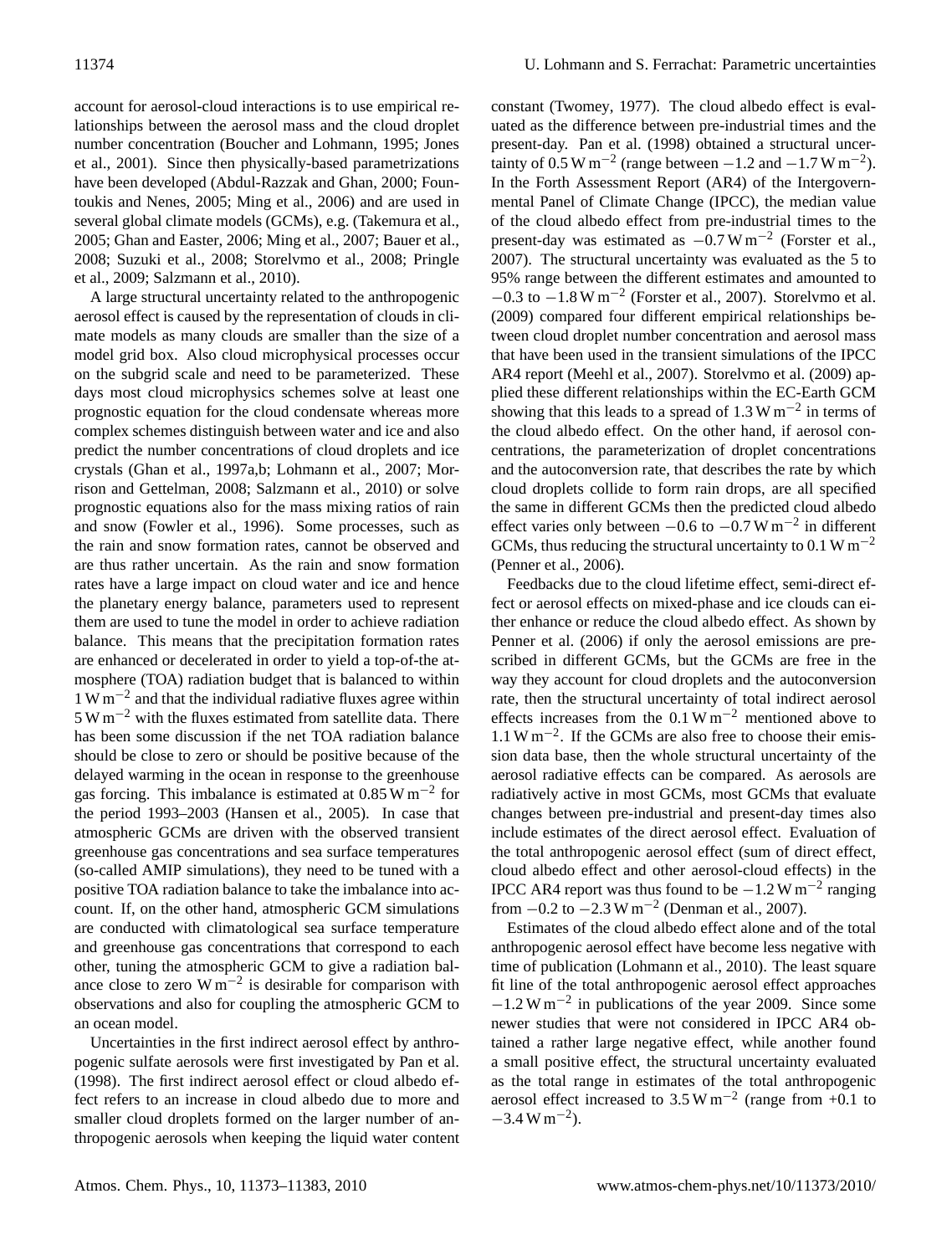The parametric uncertainty has received more attention in recent years. [Murphy et al.](#page-10-15) [\(2004\)](#page-10-15) investigated the parametric uncertainty for climate change simulations by varying six cloud parameters. A huge ensemble of multi-thousand members was conducted within the climate-prediction.net framework where initial conditions and parameter values were systematically varied [\(Piani et al.,](#page-11-12) [2005\)](#page-11-12). In terms of the cloud albedo effect, the parametric uncertainty was investigated by [Pan et al.](#page-11-8) [\(1998\)](#page-11-8). They obtained a huge range of the cloud albedo effect from  $-0.1$  to  $-5.2$  W m<sup>-2</sup> suggesting that the parametric uncertainty exceeds the structural uncertainty. [Haerter et al.](#page-10-16) [\(2009\)](#page-10-16) used the ECHAM5 GCM to estimate the parametric uncertainty of the direct aerosol effect plus the cloud albedo effect from sulfate aerosols. They found that the uncertainty due to a single investigated parameter can be as large as  $0.5 \text{ W m}^{-2}$ , and the uncertainty due to combinations of these parameters can reach more than 1 W m−<sup>2</sup> for a central estimate of the direct effect plus cloud albedo effect from sulfate aerosols of  $-1.9 \,\mathrm{W/m}^{-2}$  obtained with their model set-up.

In this paper we investigate the parametric uncertainty of tunable parameters related to key cloud processes and radiative properties in terms of the present-day climate and for the total anthropogenic aerosol effect between pre-industrial times and the present-day. The paper has two purposes. It seeks to evaluate how the tuning of the key cloud parameters affects the present-day climate and if it affects the climate beyond the quantities it immediately controls. Moreover we want to investigate if the tuning of the global-mean presentday climate has implications for the anthropogenic aerosol effect.

Whereas the studies by [Pan et al.](#page-11-8) [\(1998\)](#page-11-8) and [Haerter et al.](#page-10-16) [\(2009\)](#page-10-16) evaluated the parametric uncertainty only for the direct aerosol effect and for a simple estimate of the cloud albedo effect in response to sulfate aerosols, here we also take the fast feedbacks [\(Lohmann et al.,](#page-10-14) [2010\)](#page-10-14), such as the cloud lifetime effect, the semi-direct effect and aerosol effects on mixed-phase and ice clouds, from the three major anthropogenic aerosols (sulfate, black carbon and organic carbon) into account. [Pan et al.](#page-11-8) [\(1998\)](#page-11-8) used a globalaverage box model while [Haerter et al.](#page-10-16) [\(2009\)](#page-10-16) used prescribed monthly mean mass mixing ratios of sulfate aerosols, which are empirically related to the cloud droplet number concentration. In this study, aerosol mass and number concentrations are calculated on-line and act as cloud condensation and ice nuclei. Thus, the estimates of the parametric uncertainty on the total anthropogenic aerosol effect in this paper are based on advanced aerosol-cloud microphysics interactions.

#### **2 Model description**

The version of ECHAM5-HAM used in this study has been described in [Lohmann and Hoose](#page-10-17) [\(2009\)](#page-10-17). It includes the two-moment aerosol scheme HAM that predicts the aerosol mixing state in addition to the aerosol mass and number concentrations [\(Stier et al.,](#page-11-1) [2005\)](#page-11-1). The size-distribution is represented by a superposition of log-normal modes including the major global aerosol compounds sulfate, black carbon, organic carbon, sea salt and mineral dust. Updates to the aerosol scheme are briefly mentioned in [Lohmann and Hoose](#page-10-17) [\(2009\)](#page-10-17). They include the aerosol-size dependent belowcloud scavenging by [Croft et al.](#page-9-7) [\(2009\)](#page-9-7), water uptake by aerosols following [Petters and Kreidenweis](#page-11-13) [\(2007\)](#page-11-13) and a revised aerosol nucleation scheme [\(Kazil and Lovejoy,](#page-10-18) [2007\)](#page-10-18).

The stratiform cloud scheme consists of prognostic equations for the water phases (vapor, liquid, solid), bulk cloud microphysics [\(Lohmann and Roeckner,](#page-10-19) [1996\)](#page-10-19), and an empirical cloud cover scheme [\(Sundqvist et al.,](#page-11-14) [1989\)](#page-11-14). The microphysics scheme includes phase changes between the water components and precipitation processes (autoconversion, accretion, aggregation). Moreover, evaporation of rain and melting of snow are considered, as well as sedimentation of cloud ice. It also includes prognostic equations of the number concentrations of cloud droplets and ice crystals and has been coupled to the aerosol scheme HAM [\(Lohmann et al.,](#page-10-9) [2007\)](#page-10-9). Cloud droplet activation is empirically linked to the aerosol number concentration and the subgrid-scale updraft velocity [\(Lohmann et al.,](#page-10-9) [2007\)](#page-10-9). Cirrus clouds are assumed to form by homogeneous freezing of supercooled solution droplets [\(Lohmann et al.,](#page-10-20) [2008\)](#page-10-20), which is the dominant freez-ing mechanism for cirrus clouds (Kärcher and Ström, [2003\)](#page-10-21).

We assume that internally mixed dust and BC aerosols act as immersion nuclei while externally mixed dust particles act as contact nuclei [\(Hoose et al.,](#page-10-22) [2008b\)](#page-10-22). The parameterizations of immersion and contact freezing are based on those described in [Lohmann and Diehl](#page-10-23) [\(2006\)](#page-10-23). In addition we now also account for contact freezing by thermophoresis [\(Lohmann and Hoose,](#page-10-17) [2009\)](#page-10-17).

#### **3 Set-up of the simulations**

The ECHAM5 simulations have been carried out in T42 horizontal resolution  $(2.81° \times 2.81°)$  on 19 vertical levels with the model top at 10 hPa and a timestep of 30 min. All simulations used present-day climatological (average over the years 1956–1999) sea surface temperature and sea-ice extent. The simulation conducted to investigate the parameter space for the present-day climate have been integrated for one year after a 3 months spin-up. This simulation time would be too short to compare geographical features of the simulations to observations. However, based on our experience one year is sufficient in order to evaluate the global annual mean radiation balance at the top-of-the atmosphere (TOA), which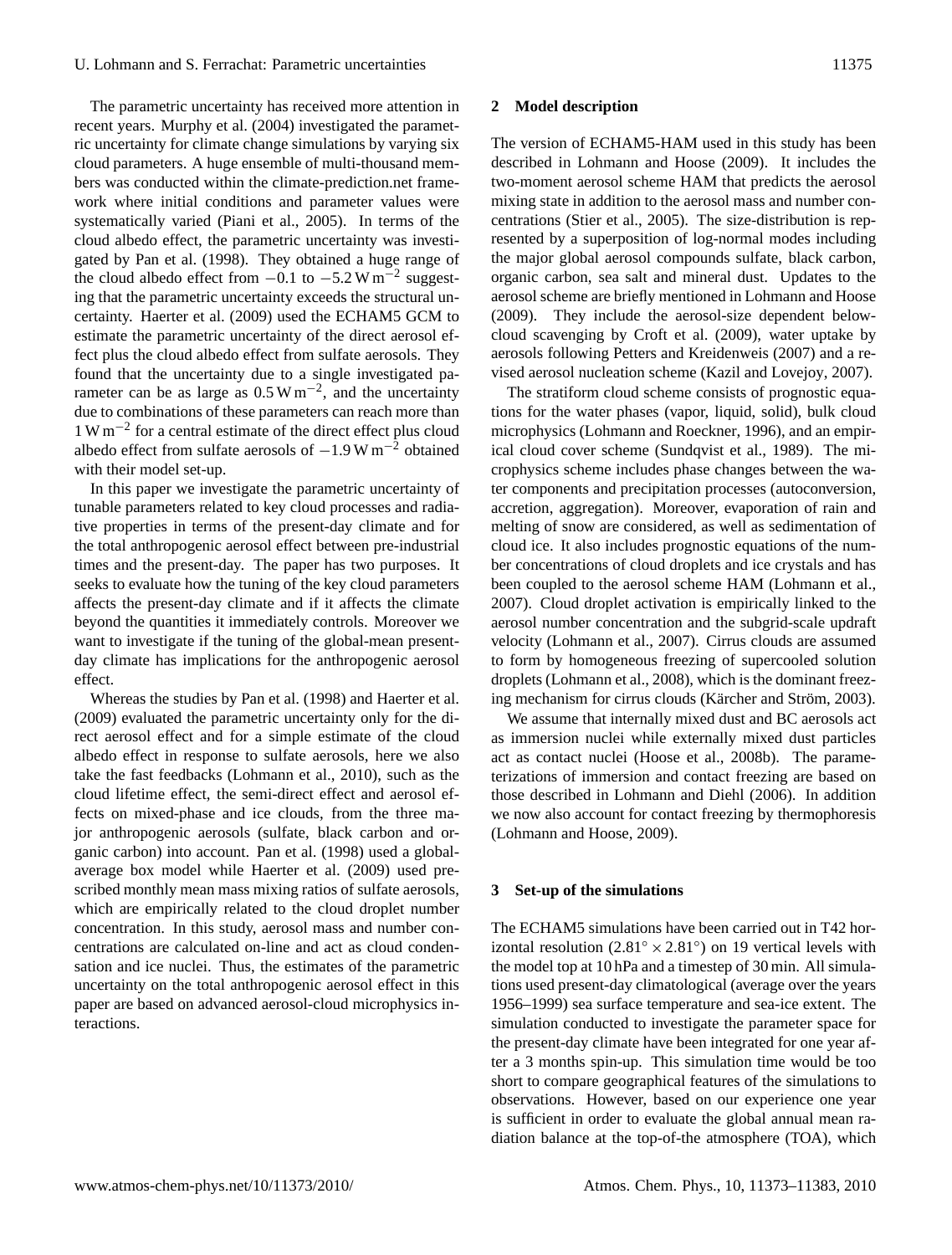is the goal of this study. This is justified by the small yearto-year variability of the net TOA radiation that amounts to a standard deviation of  $0.2 \text{ W m}^{-2}$  as obtained from two 10year simulations. These simulations will be referred to as climate or free simulations. The greenhouse gas concentrations are constant and correspond to values around 1985. They are consistent with our climatological sea surface temperature so that we tune the model to yield a near  $0 \text{ W m}^{-2}$  radiation balance.

The simulations conducted to obtain the total anthropogenic aerosol effect (both for the present-day (PD) and for pre-industrial times (PI)) have been nudged to the ECMWF ERA40 reanalysis data [\(Simmons and Gibson,](#page-11-15) [2000\)](#page-11-15) for the year 2000 so that changes in meteorology are minimized between the different simulations. Nudging ensures that the dust and sea salt emissions which depend on wind speed are comparable in the pre-industrial and present-day climate. These simulations also use present-day climatological sea surface temperature and sea-ice extent. [Lohmann and Hoose](#page-10-17) [\(2009\)](#page-10-17) compared estimates of the total anthropogenic aerosol effect between a nudged version and a 10-year free simulations and found that to be comparable. I.e. nudged simulations can be used to evaluate the total anthropogenic aerosol effect. This saves a lot of CPU time. The nudging time scales are 6 h for vorticity, 24 h for the logarithms of the surface pressure and temperature and 48 h for the divergence. Nudging can, however, not be used to tune the model to the present-day climate, because it changes the model climate. The nudged simulations have a higher convective activity and convective precipitation and a smaller shortwave cloud forcing (not shown). Thus, simulations that have a balanced TOA radiation budget in free mode can have a radiation imbalance of several W m<sup> $-2$ </sup> when run in nudged mode.

The present-day simulations use aerosol emissions of sulfate, black and organic carbon from the AEROCOM data base for the year 2000 [\(Dentener et al.,](#page-9-1) [2006\)](#page-9-1). Mineral dust and sea salt emissions are calculated based on wind speed within the model. To isolate the total anthropogenic aerosol effect, all simulations were repeated with aerosol emissions of sulfate, black and organic carbon for pre-industrial times representative for the year 1750 [\(Dentener et al.,](#page-9-1) [2006\)](#page-9-1).

In order to investigate the parametric uncertainty we varied those parameters that are typically used to ensure radiation balance at TOA in the present-day climate. These include the rate of rain formation by autoconversion  $(\gamma_r)$ , the rate of snow formation by aggregation  $(\gamma_s)$ , the inhomogeneity factor of ice clouds  $(\gamma_i)$  and the entrainment rate into deep convective clouds  $(\epsilon)$ . We chose those four parameters because they are the ones that are modified when the cloud microphysics scheme is improved. If the goal of the tuning is just to have a TOA net radiation balance between  $\pm 1 \text{ W m}^{-2}$  and to ensure that the longwave and shortwave cloud forcing are within 5 W m<sup> $-2$ </sup> of the observations, it would be sufficient to tune two parameters. Therefore the focus of tuning of the model is placed on tuning the autoconversion and aggregation rates. However, when tuning the model we also seek guidance from observations of the liquid water path and total cloud cover such that we prefer simulations in which the liquid path lies between 50 and 84  $\rm g\,m^{-2}$  over the oceans [\(Fer](#page-9-8)[raro et al.,](#page-9-8) [1996;](#page-9-8) [Greenwald et al.,](#page-10-24) [1993;](#page-10-24) [Weng and Grody,](#page-11-16) [1994\)](#page-11-16) and that the total cloud cover is between 62% and 75%. [\(Hahn et al.,](#page-10-25) [1994;](#page-10-25) [Rossow and Schiffer,](#page-11-17) [1999;](#page-11-17) [King et al.,](#page-10-26) [2003;](#page-10-26) [Stubenrauch et al.,](#page-11-18) [2009\)](#page-11-18). In order to match these four quantities at least four tuning parameters are necessary. More than four tuning parameters would mean that the system is over-determined. Therefore we restrict ourselves to these four tuning parameters.

The parameterizations of the autoconversion and aggregation rate used in ECHAM5 are taken from those derived from cloud resolving models (CRM) [\(Khairoutdinov and Kogan,](#page-10-27) [2000;](#page-10-27) [Murakami,](#page-10-28) [1990\)](#page-10-28). When applied to a GCM they are likely to underpredict the rate of rain formation as the cloud water content in the cloudy part of the grid box will be less than that in a CRM. I.e. the rates of rain and snow formation are often increased in GCMs as compared to CRMs [\(Pincus](#page-11-19) [and Klein,](#page-11-19) [2000\)](#page-11-19). The inhomogeneity factor refers to the fact that a plane-parallel cloud always reflects more sunlight back to space than an inhomogeneous cloud, (e.g. [Barker,](#page-9-9) [1996;](#page-9-9) [Carlin et al.,](#page-9-10) [2002\)](#page-9-10). Therefore the optical depth of ice clouds is reduced to take inhomogeneities into account. The entrainment rate into deep convective clouds controls how much environmental air is mixed into the updrafts. As the environmental air is normally drier and colder than the updraft, entrainment of environmental air reduces the buoyancy in the updraft and the updraft stops at lower altitudes. The default values of the tuning parameters at the used resolution and the range over which they have been systematically varied are summarized in Table [1.](#page-5-0) In total we conducted 168 simulations in addition to the simulation using the default values of the tuning parameters.

#### **4 Present-day results**

The vertically integrated cloud liquid water mass mixing ratio (liquid water path), cloud ice mass mixing ratio (ice water path), specific humidity (water vapor mass) and total cloud cover as a function of the tuning parameter for the autoconversion rate  $\gamma_r$  using the default value of the tuning parameter for the aggregation rate ( $\gamma_s = 800$ ) in the climate simulations are shown in Fig. [1.](#page-5-1) Varying  $\gamma_r$  primarily impacts the liquid water path. It is reduced from around  $90 \text{ g m}^{-2}$  to  $40 \text{ g m}^{-2}$ when increasing  $\gamma_r$  from 1 to 10. Changes in the entrainment rate and in the inhomogeneity factor of ice clouds are negligible for the liquid water path (Fig. 1). The observations of liquid water path are limited to the oceans. Only in the simulations with  $\gamma_r = 4$  and  $\gamma_r = 7$ , the liquid water path over the ocean lies in within the observed range between 50 and  $84 \text{ g m}^{-2}$  (not shown). On the other hand,  $\gamma_r$  has no influence on the ice water path and on the total precipitation rate and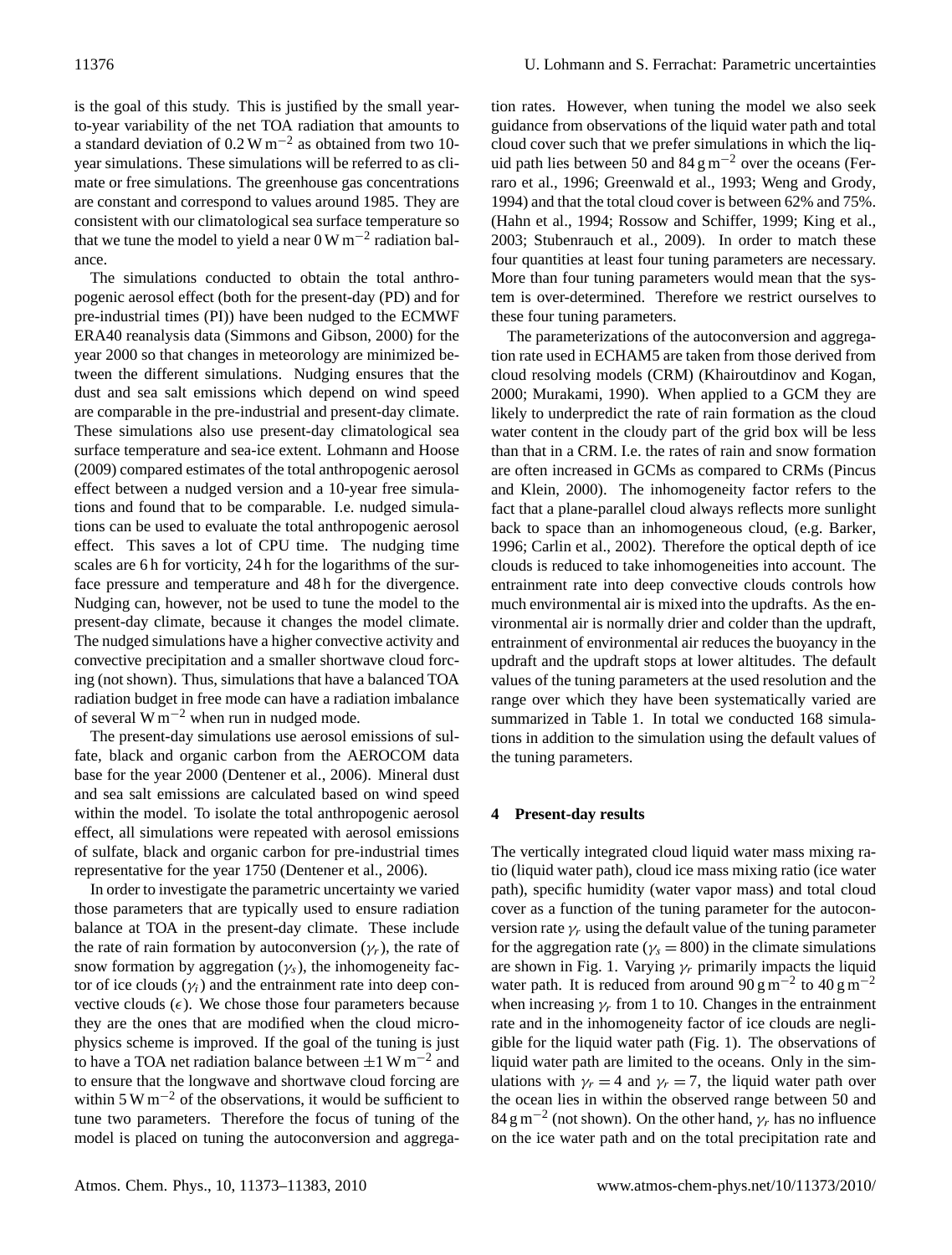<span id="page-5-0"></span>

| Tuning<br>parameter | Description                                                                | Default value      | Investigated values                                            |
|---------------------|----------------------------------------------------------------------------|--------------------|----------------------------------------------------------------|
| $\gamma_r$          | autoconversion rate                                                        | 4                  | 1, 4, 7, 10                                                    |
| $\gamma_{S}$        | aggregation rate                                                           | 800                | 100, 250, 400, 600, 800, 1000, 1200                            |
| $\gamma_i$          | inhomogeneity factor of ice clouds                                         | 0.75               | 0.7.0.9                                                        |
| $\epsilon$          | entrainment rate for deep convection (kg m <sup>-3</sup> s <sup>-1</sup> ) | $2 \times 10^{-4}$ | $1 \times 10^{-4}$ , $1.5 \times 10^{-4}$ , $2 \times 10^{-4}$ |
|                     |                                                                            |                    |                                                                |

**Table 1.** Description, default values and the investigated values of the tuning parameters used in this study.



<span id="page-5-1"></span>**Fig. 1.** Liquid water path (LWP), ice water path (IWP), water vapor mass (WVM) and total cloud cover as a function of  $\gamma_r$  in the climate simulations.

only a small effect on the water vapor mass. The decrease in total cloud cover with increasing  $\gamma_r$  stems from a reduction in low level clouds (not shown). All simulations fall in the range of total cloud cover between 62% and 67% obtained from surface observations [\(Hahn et al.,](#page-10-25) [1994\)](#page-10-25) and IPCC and MODIS satellite observations [\(Rossow and Schiffer,](#page-11-17) [1999;](#page-11-17) [King et al.,](#page-10-26) [2003\)](#page-10-26) although newer satellite retrievals suggest the total cloud cover to be higher, between 65% and 75% [\(Stubenrauch et al.,](#page-11-18) [2009\)](#page-11-18). This would suggest that the simulations with  $\gamma_r = 1$  should be preferred. This is a contradiction to the results of the liquid water path where the simulations with a higher value of  $\gamma_r$  yield better agreement with the observations.

The impact of varying  $\gamma_r$  on the radiation balance is shown in Fig. [2.](#page-6-0) Because of the decrease in liquid water path with increasing  $\gamma_r$ , the shortwave cloud forcing becomes smaller with increasing  $\gamma_r$ . The decrease in longwave cloud forcing with increasing  $\gamma_r$  is small because the ice water path is hardly influenced by  $\gamma_r$  and the decrease in mid and high level cloud cover with increasing  $\gamma_r$  is small (not shown).

The TOA radiation budget is balanced only for  $\gamma_r = 4$  and the highest value of the entrainment rate of deep convective clouds. For these simulations, the shortwave cloud forcing amounts to between  $-50$  and  $-52$  W m<sup>-2</sup> which is within 5 W m−<sup>2</sup> of the observations if the ERBE satellite data of −50 W m−<sup>2</sup> [\(Kiehl and Trenberth,](#page-10-29) [1997\)](#page-10-29) or ISCCP satellite data of  $-51 \text{ W m}^{-2}$  [\(Loeb et al.,](#page-10-30) [2009\)](#page-10-30) are used as a reference. However, they barely fall within  $5 W m^{-2}$  of the observations if the CERES satellite estimate of  $-46.6 \text{ W m}^{-2}$  is considered [\(Loeb et al.,](#page-10-30) [2009\)](#page-10-30). The comparison of the longwave cloud forcing with satellite observations is even less straight forward as the observations vary between  $22 \text{ W m}^{-2}$ as deduced from the TOVS satellite [\(Susskind et al.,](#page-11-20) [1997;](#page-11-20) [Scott et al.,](#page-11-21) [1999\)](#page-11-21),  $26.5 \text{ W m}^{-2}$  from ISCCP [\(Loeb et al.,](#page-10-30) [2009\)](#page-10-30), 29.5 W m<sup>-2</sup> from CERES [\(Loeb et al.,](#page-10-30) 2009) and 30 W m−<sup>2</sup> from ERBE [\(Kiehl and Trenberth,](#page-10-29) [1997\)](#page-10-29). All simulated values fall within this range. In summary, the results suggest that overall the simulations using  $\gamma_r = 4$  are preferred because they match most observations.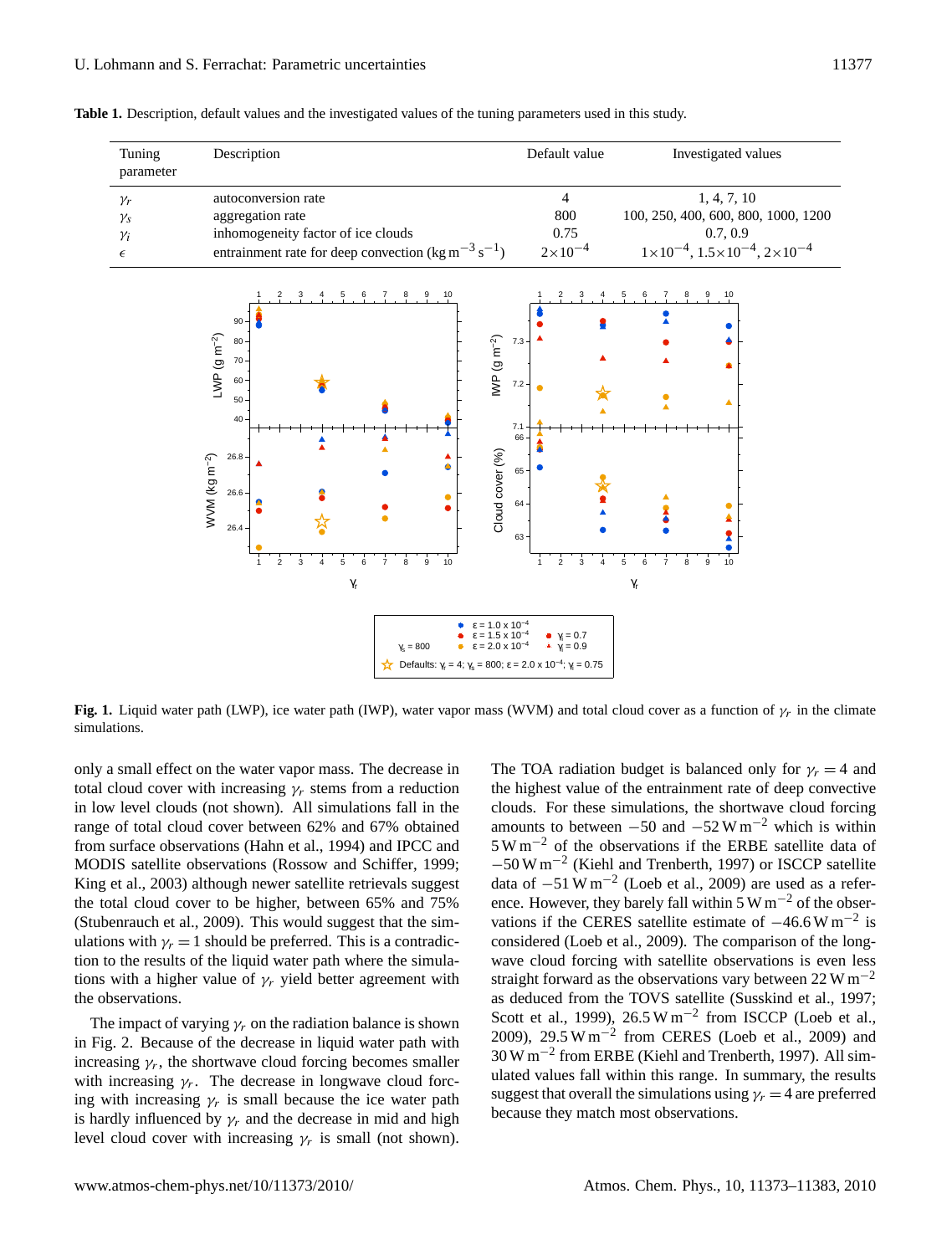

<span id="page-6-0"></span>precipitation as a function of  $\gamma_r$  in the climate simulations. The observed estimates of the shortwave and longwave cloud forcing are shown<br>as black lines (see text for datails). The shaded spea in the TOA net rediction Fig. 2. Shortwave cloud forcing (SCF), longwave cloud forcing (LCF) and net radiation (F<sub>net</sub>) at the top-of-the-atmosphere and total as black lines (see text for details). The shaded area in the TOA net radiation refers to the desired range of  $\pm 1$  W m<sup>-2</sup>.

por mass and total cloud cover as a function of  $\gamma_s$  using the caused Figure [3](#page-7-0) depicts the liquid and ice water path, water vadefault value of  $\gamma_r = 4$ . As varying  $\gamma_s$  primarily impacts the ice water path, it is reduced from about 22 g m<sup>-2</sup> to 6 g m<sup>-2</sup> when increasing  $\gamma_s$  from 100 to 1200. Varying the entrainment rate  $\epsilon$  and the inhomogeneity factor of ice clouds  $\gamma_i$  is negligible for the ice water path. Varying  $\gamma_s$  has no systematic influence on the liquid water path and for all simulations the liquid water path over the oceans lies within the observed range (not shown). However, varying  $\gamma_r$  and  $\gamma_s$  strongly differs in that varying  $\gamma_s$  affects the water vapor mass significantly, whereas varying  $\gamma_r$  does not. This is discussed below. The decrease in water vapor mass with increasing  $\gamma_s$  then leads to a larger decrease in total cloud cover than varying  $\gamma_r$ . Given that the newer observations of total cloud cover suggest that total cloud cover should be higher a smaller value of  $\gamma_s$  is preferred.

Increasing  $\gamma_s$  affects the latent heat and sensible heat fluxes whereas varying  $\gamma_r$  has no systematic effect on the heat fluxes. An increase in  $\gamma_s$  leads to a colder atmosphere everywhere. The relative humidity is increased in the upper troposphere but reduced near the surface. Thus, both the sensible and latent heat flux increase for larger values of  $\gamma_s$  (not shown).

Increasing  $\gamma_s$  also leads to a smaller shortwave and longwave cloud forcing (Fig. [4\)](#page-7-1). The reduction in the shortwave cloud forcing is caused by the reduced ice water path and total cloud cover. As the cloud top pressure is not affected

3 depicts the liquid and ice water path, water va-<br>by changes in  $\gamma_s$ , the reduction in longwave cloud forcing is . caused by the reduced ice water path and total cloud cover. The TOA radiation budget is balanced for different combinations of tuning parameters. It is balanced for  $\gamma_s = 400$ , the highest value of  $\epsilon$  and  $\gamma_i = 0.7$ . For  $\gamma_s \ge 600$ , the TOA radiation is balanced for the highest value of  $\epsilon$  irrespectively of  $\gamma_i$ . For the largest values of  $\gamma_s$  (1000 and 1200), even a smaller  $\epsilon$  (1.5 × 10<sup>-4</sup> kg m<sup>-3</sup> s<sup>-1</sup>) combined with  $\gamma_i = 0.7$ leads to a TOA radiative balance within 1 W m−<sup>2</sup> . Because of the different observational estimates of the shortwave and longwave cloud forcing, we cannot conclude which of these combinations of the tuning parameters is the preferred one. However, if we take the observations of total cloud cover into account as well, a smaller value of  $\gamma_s$  is preferred because in these simulations the total cloud cover is higher.

> The ice water path and the total precipitation rate are influenced by the entrainment rate for deep convective clouds  $\epsilon$  such that a larger value of  $\epsilon$  implies less cloud ice. As more entrainment decreases the frequency of deep convection, less cloud ice is detrained. Also the convective precipitation decreases (not shown). Cloud water and ice that has not been converted into convective precipitation is detrained in the environment. The detrained cloud water and ice can be thought of the anvil of the convective cloud. The detrained cloud condensate is long-lived and of stratiform character. It is therefore added to the large-scale cloud water and ice. Thus, a decrease in the detrained cloud ice with increasing  $\epsilon$  leads to a slightly reduced ice water path. Even though convective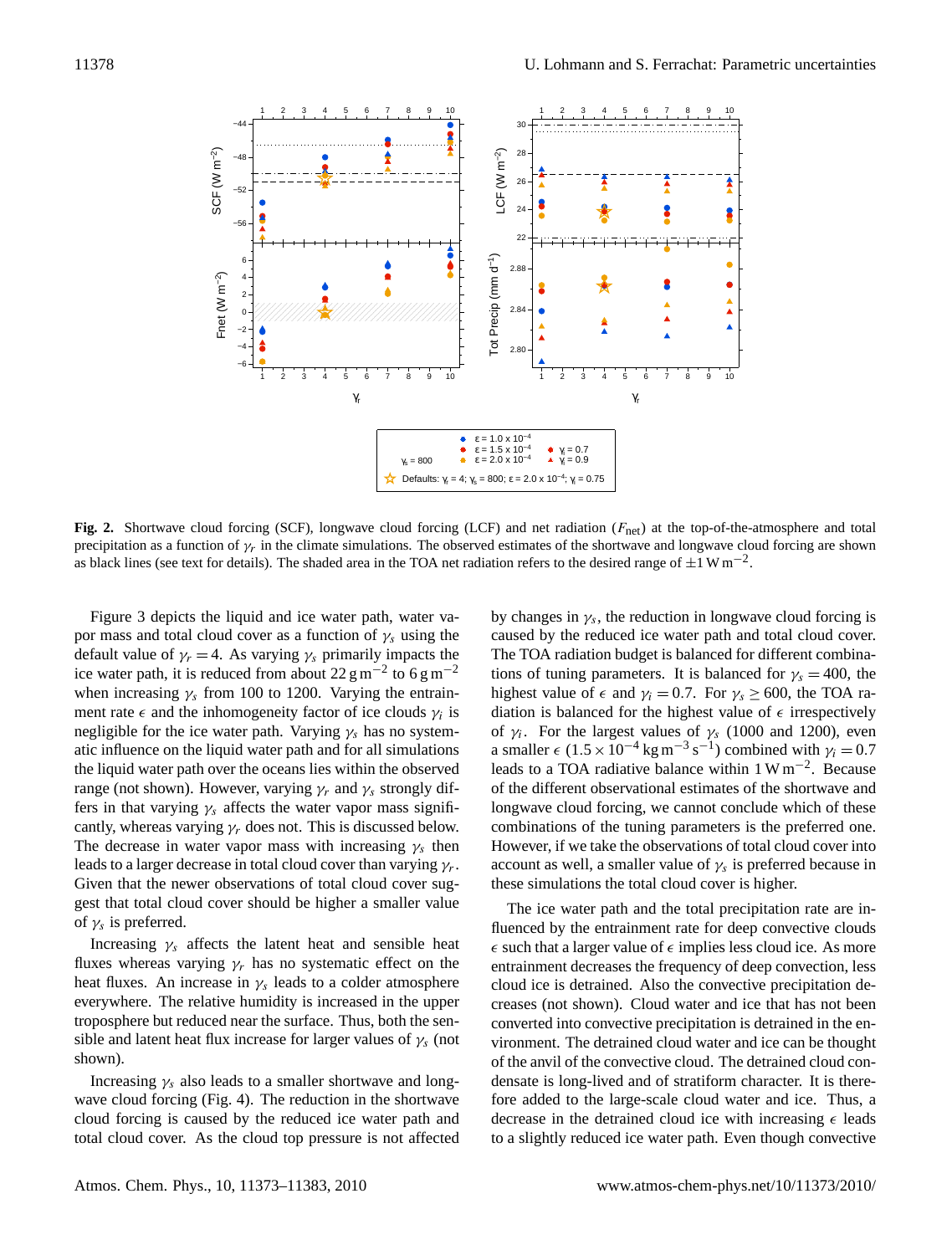

<span id="page-7-0"></span>**Fig. 3.** As Fig. [1](#page-5-1) but as a function of  $\gamma_s$ .



<span id="page-7-1"></span>**Fig. [4](#page-7-1).** As Fig. 4 but as a function of  $\gamma_s$ .

precipitation is decreased, the total precipitation slightly increases for a higher  $\epsilon$  because more stratiform precipitation forms.

#### **5 Impact of tuning on the anthropogenic aerosol effect**

thropogenic aerosol effect is obtained from the difference The importance of the tuning parameters on the total anthropogenic aerosol effect is shown in Fig. [5.](#page-8-0) The total an-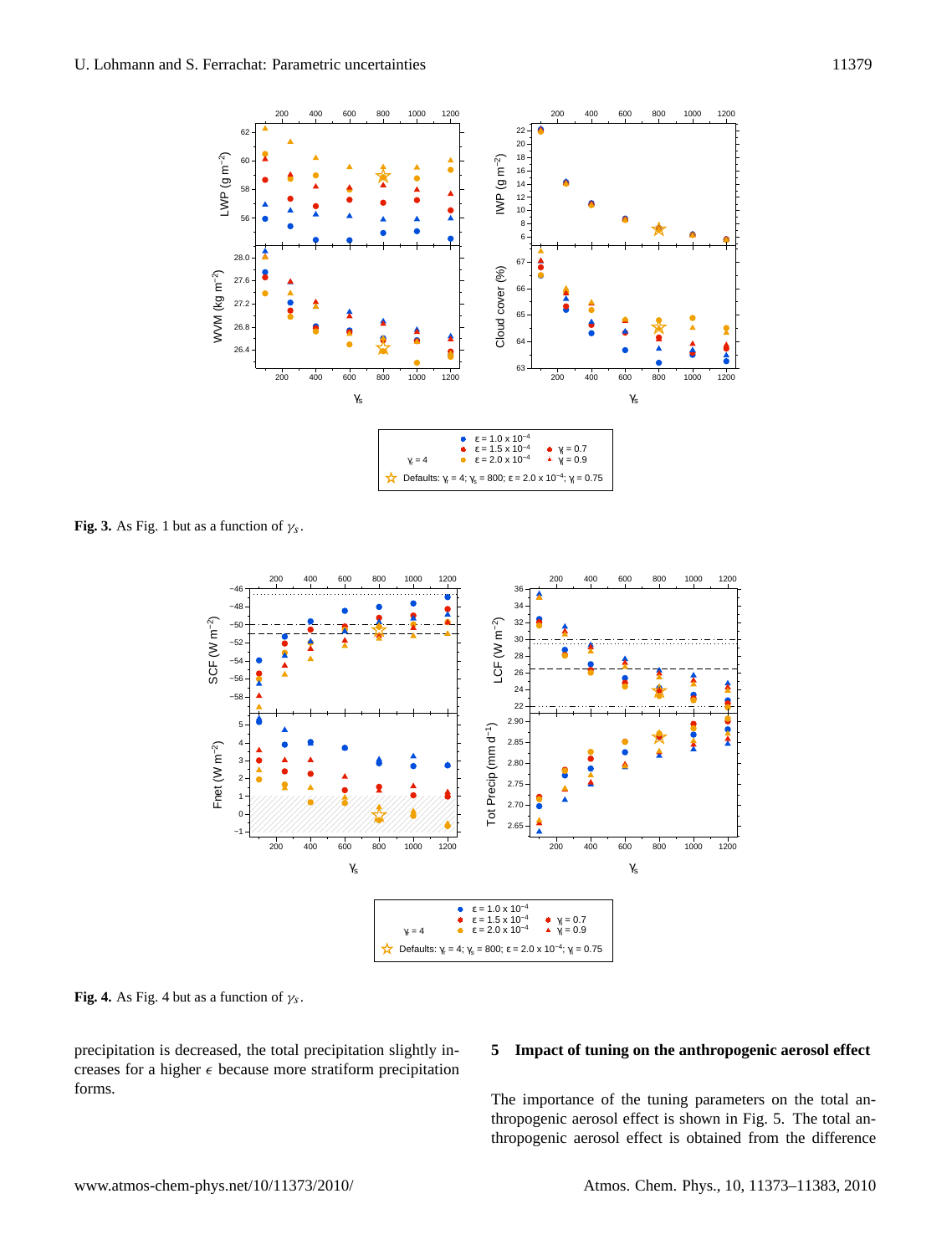

<span id="page-8-0"></span>a function of  $\gamma_r$  (top left),  $\gamma_s$  (top right),  $\epsilon$  (bottom left) and  $\gamma_i$  (bottom right) obtained from the nudged simulations. **Fig. 5.** Difference in the global annual mean net radiation at the top-of-the-atmosphere between pre-industrial times and the present day as

in the TOA net radiation for the pre-industrial and presentday simulations. In this case, the nudged mode is used in order to keep the same meteorology while changing the emissions. The free simulations for which the radiative balance at TOA is within  $\pm 1 \text{ W m}^{-2}$  are highlighted as well. The average anthropogenic aerosol effect from all simulations is  $-1.00 \text{ W m}^{-2}$  as compared to  $-1.02 \text{ W m}^{-2}$  from those simulations where the global annual mean TOA radiation balance is within  $\pm 1 \text{ W m}^{-2}$ . The values of the total anthropogenic aerosol effect in all simulations range from  $-1.12$  W m<sup>-2</sup> to  $-0.87$  W m<sup>-2</sup>. This amounts to an uncertainty range of 25% between the minimum and the maximum value. This is comparable to the parametric uncertainties obtained by [Haerter et al.](#page-10-16) [\(2009\)](#page-10-16) although they used a much simpler estimate of the total anthropogenic aerosol effect being the sum of the direct effect and cloud albedo effect as estimated from monthly mean sulfate aerosol concentrations. [Haerter et al.](#page-10-16) [\(2009\)](#page-10-16), however, obtained a more negative estimate of the cloud albedo effect. Their estimate is comparable to earlier estimates with the ECHAM5 GCM [\(Lohmann](#page-10-9) [et al.,](#page-10-9) [2007\)](#page-10-9). Since then we improved the cloud scheme in terms of the ice crystal fall velocity and ice crystal habit [\(Lohmann et al.,](#page-10-20) [2008\)](#page-10-20), and the aerosol scheme in terms of the water uptake, scavenging and nucleation [\(Lohmann and](#page-10-17) [Hoose,](#page-10-17) [2009\)](#page-10-17), all of which contributes to the lower estimate of the total anthropogenic aerosol effect in this study. The uncertainty range of the simulations with a balanced TOA radiation budget is reduced to 11%, which constitutes a more representative estimate of the parametric uncertainty than taking all simulations into account.

The anthropogenic aerosol effect is smaller with increasing  $\gamma_r$  because of the smaller liquid water paths for larger  $\gamma_r$ . The smaller liquid water path reduces the reflected shortwave radiation. In contrast, the anthropogenic aerosol effect increases very slightly when increasing  $\gamma_s$  and there is no systematic change when increasing  $\epsilon$  or  $\gamma_i$ . Thus tuning of the present-day climate does not seem to have an influence on the total anthropogenic aerosol effect.

#### **6 Conclusions**

In this paper we investigated the impact of key tuning parameters in the cloud scheme on the present-day climate and on the anthropogenic aerosol effect. The parametric uncertainty on the anthropogenic aerosol effect in terms of key aerosol processes has not been part of this study but was investigated e.g. by [Penner et al.](#page-11-11) [\(2006\)](#page-11-11). Moreover, there are other tuning parameters affecting the model climate outside the ones that are tested in this study. They are, for instance, associated with shallow convection, inhomogeneity of liquid water clouds, horizontal diffusion and launching of gravity waves. However, these parameters were never varied in the context of tuning the cloud microphysical scheme [\(Lohmann et al.,](#page-10-9) [2007\)](#page-10-9) and were therefore not investigated in this paper.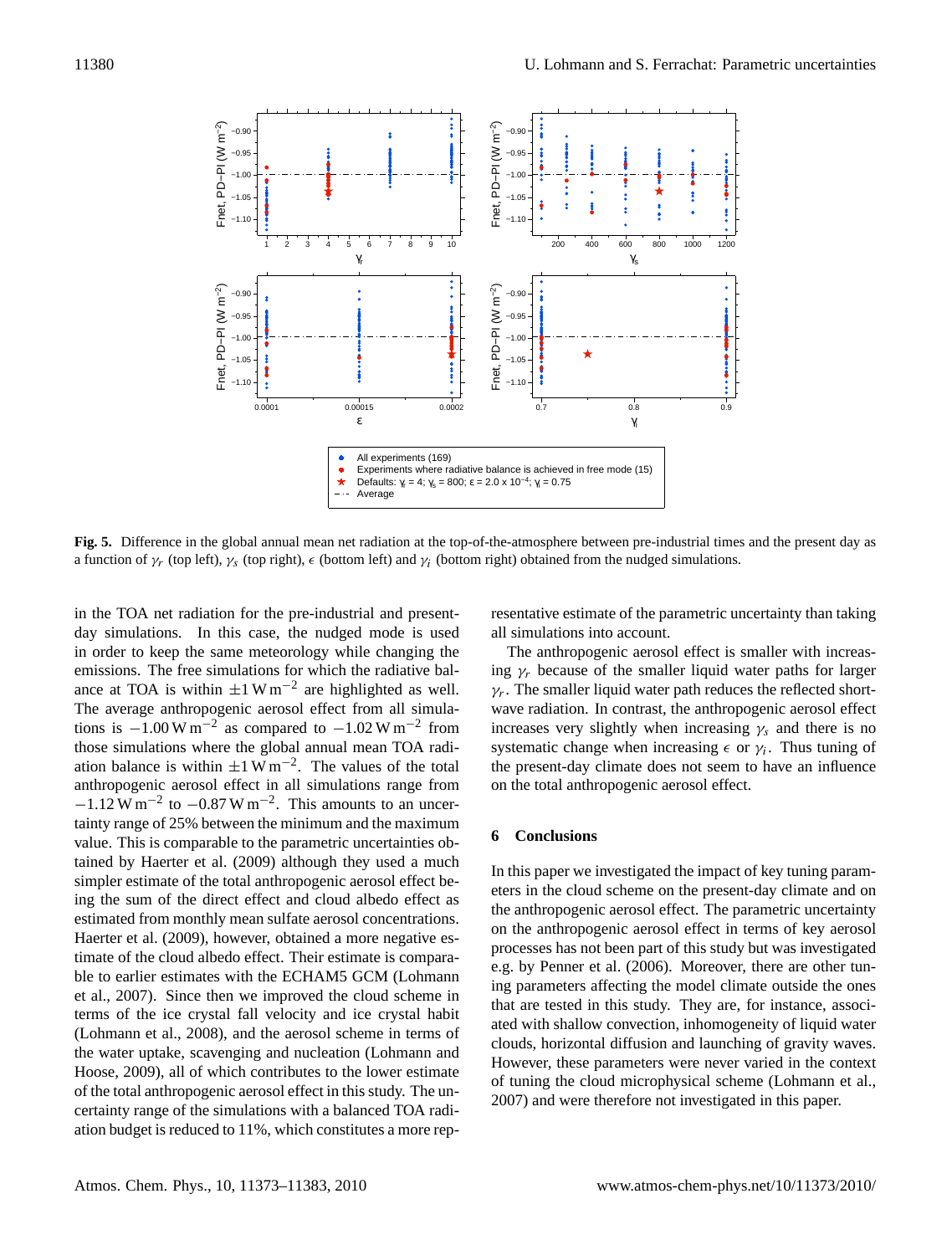In this study with the ECHAM5-HAM GCM we found that the impact of changing the tuning parameter for rain formation in stratiform clouds is limited to stratiform clouds. On the other hand, changing the tuning parameter for snow formation also affects convection. Increasing the snow formation rate leads to a cooling of the upper troposphere which enhances convective activity and convective precipitation. Changing the inhomogeneity of ice clouds was found to be of minor importance both for the present-day climate and for the total anthropogenic aerosol effect. These conclusions are limited to the ECHAM5-HAM GCM but such systematic studies may be useful for other GCMs as well.

The TOA radiation balance falls within  $\pm 1 \text{ W m}^{-2}$  for different combinations of the investigated tuning parameters. Because the different satellite estimates of the shortwave and longwave cloud forcing differ by 4 and  $8 \text{ W m}^{-2}$ , respectively, the observations of the liquid water path of the oceans range between 50 to 84 g m<sup>-2</sup> and the estimates of total cloud cover vary between 62 to 75%, it is not possible to conclude which combination of tuning parameters is the best one.

The average total anthropogenic aerosol effect amounts to  $-1.00 \,\mathrm{W\,m}^{-2}$  from all simulations as compared to  $-1.02$  W m<sup>-2</sup> from those simulations where the global annual mean TOA radiation balance is within  $\pm 1 \text{ W m}^{-2}$ . These results suggest that the model tuning of the presentday climate does not seem to influence the total anthropogenic aerosol effect. The parametric uncertainty when taking all simulations into account is 25% as compared to 11% when only the simulations with a balanced TOA radiation budget are considered. This uncertainty is much smaller than the structural uncertainty between different models [\(Penner](#page-11-11) [et al.,](#page-11-11) [2006;](#page-11-11) [Lohmann et al.,](#page-10-14) [2010\)](#page-10-14).

However, there are other parametric uncertainties. These include the uncertainty in parameters controlling aerosol processes, such as emissions, new particle formation, scavenging and the ability of aerosols to act as cloud condensation and ice nuclei. Some of these uncertain processes are evaluated in studies on structural uncertainties as different models apply different parameterizations. However, a parametric uncertainty including these processes is missing so far.

*Acknowledgements.* We like to acknowledge support by NCCR Climate and from the EU project EUCLIPSE (EU Cloud Intercomparison, Process Study & Evaluation Project) No. 244067 and computer time from CSCS.

Edited by: E. Vignati

#### **References**

- <span id="page-9-4"></span>Abdul-Razzak, H. and Ghan, S. J.: A parameterization of aerosol activation: 2. Multiple aerosol types, J. Geophys. Res., 105, 6837–6844, 2000.
- <span id="page-9-9"></span>Barker, H. W.: A parameterization for computing grid-averaged solar fluxes for inhomogeneous marine boundary layer clouds. 1. Methodology and homogeneous biases, J. Atmos. Sci., 53, 2289– 2303, 1996.
- <span id="page-9-5"></span>Bauer, S. E., Wright, D. L., Koch, D., Lewis, E. R., McGraw, R., Chang, L.-S., Schwartz, S. E., and Ruedy, R.: MATRIX (Multiconfiguration Aerosol TRacker of mIXing state): an aerosol microphysical module for global atmospheric models, Atmos. Chem. Phys., 8, 6003–6035, doi:10.5194/acp-8-6003- 2008, 2008.
- <span id="page-9-3"></span>Boucher, O. and Lohmann, U.: The sulfate-CCN-cloud albedo effect: A sensitivity study with two general circulation models, Tellus B, 47, 281–300, 1995.
- <span id="page-9-10"></span>Carlin, B., Fu, Q., Lohmann, U., Mace, G. G., Sassen, K., and Comstock, J. M.: High-cloud horizontal inhomogeneity and solar albedo bias, J. Climate, 15, 2321–2339, 2002.
- <span id="page-9-0"></span>Cox, P. and Stephenson, D.: Climate change - A changing climate for prediction, Science, 317, 207–208, 2007.
- <span id="page-9-7"></span>Croft, B., Lohmann, U., Martin, R. V., Stier, P., Wurzler, S., Feichter, J., Posselt, R., and Ferrachat, S.: Aerosol size-dependent below-cloud scavenging by rain and snow in the ECHAM5- HAM, Atmos. Chem. Phys., 9, 4653–4675, doi:10.5194/acp-9- 4653-2009, 2009.
- <span id="page-9-2"></span>Denman, K., Brasseur, G., Chidthaisong, A., Ciais, P., Cox, P., Dickinson, R., Hauglustaine, D., Heinze, C., Holland, E., Jacob, D., Lohmann, U., Ramachandran, S., Silva Dias, P., Wofsy, S., and Zhang, X.: Couplings between changes in the climate system and biogeochemistry, in: Climate Change 2007: The Physical Science Basis. Contribution of Working Group I to the Fourth Assessment Report of the Intergovernmental Panel on Climate Change, edited by: Solomon, S., Qin, D., Manning, M., Chen, Z., Marquis, M., Averyt, K. B., Tignor, M., and Miller, H. L., Cambridge Univ. Press, Cambridge, United Kingdom and New York, NY, USA, 499–588, 2007.
- <span id="page-9-1"></span>Dentener, F., Kinne, S., Bond, T., Boucher, O., Cofala, J., Generoso, S., Ginoux, P., Gong, S., Hoelzemann, J. J., Ito, A., Marelli, L., Penner, J. E., Putaud, J.-P., Textor, C., Schulz, M., van der Werf, G. R., and Wilson, J.: Emissions of primary aerosol and precursor gases in the years 2000 and 1750 prescribed data-sets for AeroCom, Atmos. Chem. Phys., 6, 4321–4344, doi:10.5194/acp-6-4321-2006, 2006.
- <span id="page-9-8"></span>Ferraro, R., Weng, F., Grody, N., and Basist, A.: An Eight Year (1987-1994) Time Series of Rainfall, Clouds, Water Vapor, Snow-cover, and Sea-ice Derived from SSM/I Measurements, B. Am. Meteorol. Soc., 77, 891–905, 1996.
- <span id="page-9-6"></span>Forster, P., Ramaswamy, V., Artaxo, P., Berntsen, T., Betts, R., Fahey, D. W., Haywood, J., Lean, J., Lowe, D. C., Myhre, G., Nganga, J., Prinn, R., Raga, G., Schulz, M., and Van Dorland, R.: Radiative Forcing of Climate Change, in: Climate Change 2007: The Physical Science Basis. Contribution of Working Group I to the Fourth Assessment Report of the Intergovernmental Panel on Climate Change, edited by: Solomon, S., Qin, D., Manning, M., Chen, Z., Marquis, M., Averyt, K. B., Tignor, M., and Miller, H. L., Cambridge Univ. Press, Cambridge, United Kingdom and New York, NY, USA, 129–234, 2007.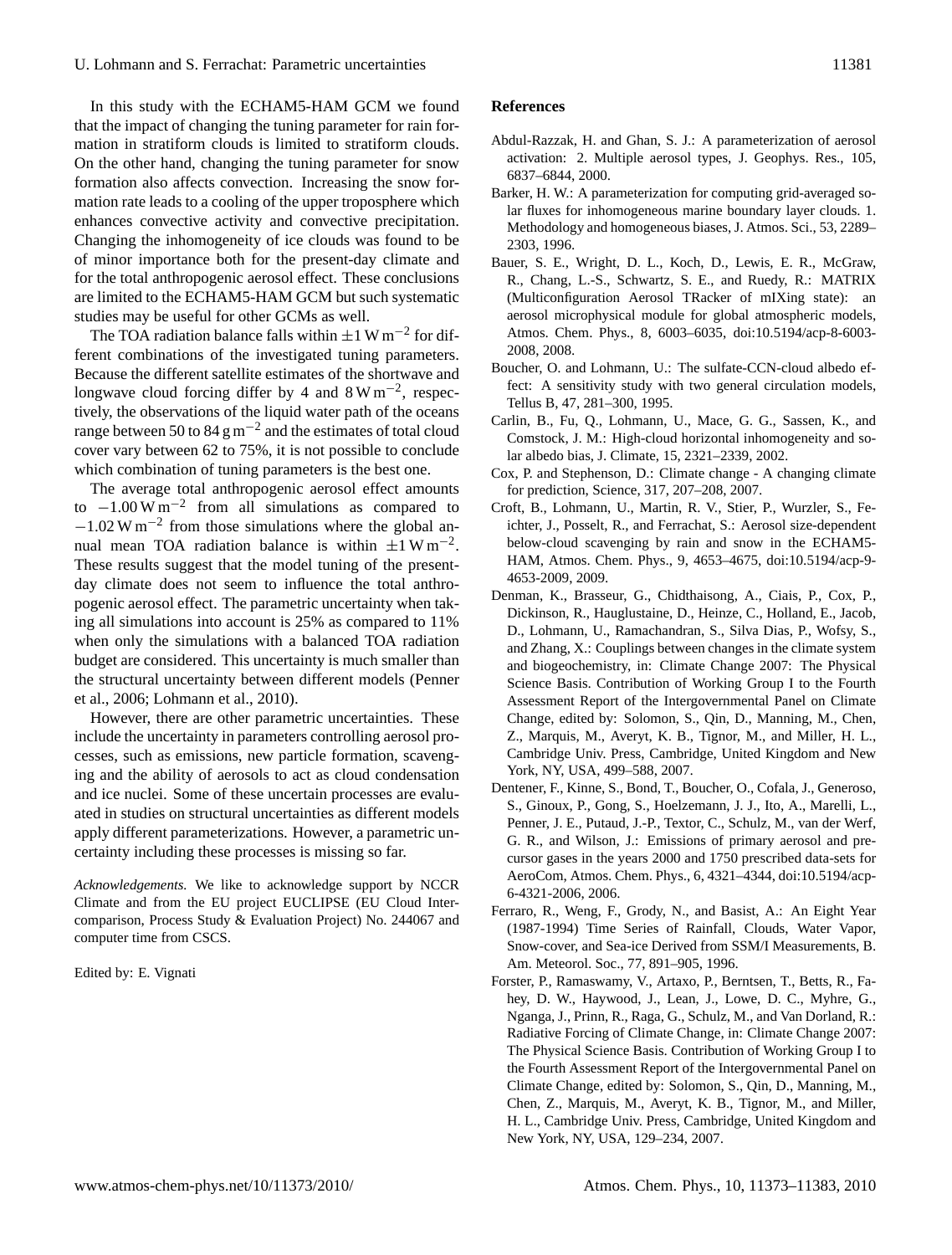- <span id="page-10-3"></span>Fountoukis, C. and Nenes, A.: Continued development of a cloud droplet formation parameterization for global climate models, J. Geophys. Res., 110, D11212, doi:10.1029/2004JD005591, 2005.
- <span id="page-10-11"></span>Fowler, L. D., Randall, D. A., and Rutledge, S. A.: Liquid and ice cloud microphysics in the CSU general circulation model. Part I: Model description and simulated microphysical processes, J. Climate, 9, 489–529, 1996.
- <span id="page-10-5"></span>Ghan, S. J. and Easter, R. C.: Impact of cloud-borne aerosol representation on aerosol direct and indirect effects, Atmos. Chem. Phys., 6, 4163–4174, doi:10.5194/acp-6-4163-2006, 2006.
- <span id="page-10-7"></span>Ghan, S. J., Leung, L. R., Easter, R. C., and Abdul-Razzak, H.: Prediction of cloud droplet number in a general circulation model, J. Geophys. Res., 102, 21777–21794, 1997a.
- <span id="page-10-8"></span>Ghan, S. J., Leung, L. R., and Hu, Q.: Application of cloud microphysics to NCAR community climate model, J. Geophys. Res., 102, 16507–16527, 1997b.
- <span id="page-10-24"></span>Greenwald, T. J., Stephens, G. L., Vonder Haar, T. H., and Jackson, D. L.: A Physical Retrieval of Cloud Liquid Water Over the Global Oceans Using Special Sensor Microwave/Imager (SSM/I) Observations, J. Geophys. Res., 98, 18471–18488, 1993.
- <span id="page-10-16"></span>Haerter, J. O., Roeckner, E., Tomassini, L., and von Storch, J. S.: Parametric uncertainty effects on aerosol radiative forcing, Geophys. Res. Lett., 36, L15707, doi:10.1029/2009GL039050, 2009.
- <span id="page-10-25"></span>Hahn, C. J., Warren, S. G., and London, J.: Climatological data for clouds over the globe from surface observations, 1982-1991: The total cloud edition, Tech. rep., ORNL/CDIAC-72 NDP-026A Oak Ridge National Laboratory, Oak Ridge Tennessee, USA, 1994.
- <span id="page-10-12"></span>Hansen, J., Nazarenko, L., Ruedy, R., Sato, M., Willis, J., Del Genio, A., Koch, D., Lacis, A., Lo, K., Menon, S., Novakov, T., Perlwitz, J., Russell, G., Schmidt, G. A., and Tausnev, N.: Earth's energy imbalance: Confirmation and implications, Science, 308, 1431–1435, 2005.
- <span id="page-10-0"></span>Hawkins, E. and Sutton, R.: The Potential to Narrow Uncertainty in Regional Climate Predictions, B. Am. Meteorol. Soc., 90, 1095– 1107, 2009.
- <span id="page-10-22"></span>Hoose, C., Lohmann, U., Erdin, R., and Tegen, I.: Global influence of dust mineralogical composition on heterogeneous ice nucleation in mixed-phase clouds, Environ. Res. Lett., 3, 025003, doi:10.1088/1748–9326/3/2/025003, 2008b.
- <span id="page-10-2"></span>Jones, A., Roberts, D. L., Woodage, M. J., and Johnson, C. E.: Indirect sulphate aerosol forcing in a climate model with an interactive sulphur cycle, J. Geophys. Res., 106, 20293–20310, 2001.
- <span id="page-10-21"></span>Kärcher, B. and Ström, J.: The roles of dynamical variability and aerosols in cirrus cloud formation, Atmos. Chem. Phys., 3, 823– 838, doi:10.5194/acp-3-823-2003, 2003.
- <span id="page-10-18"></span>Kazil, J. and Lovejoy, E. R.: A semi-analytical method for calculating rates of new sulfate aerosol formation from the gas phase, Atmos. Chem. Phys., 7, 3447–3459, doi:10.5194/acp-7-3447-2007, 2007.
- <span id="page-10-27"></span>Khairoutdinov, M. and Kogan, Y.: A new cloud physics parameterization in a large-eddy simulation model of marine stratocumulus, Mon. Weather Rev., 128, 229–243, 2000.
- <span id="page-10-29"></span>Kiehl, J. T. and Trenberth, K. E.: Earth's Annual Global Mean Energy Budget, B. Am. Meteorol. Soc., 78, 197–208, 1997.
- <span id="page-10-26"></span>King, M. D., Menzel, W. P., Kaufman, Y. J., Tanre, D., Gao, B. C., Platnick, S., Ackerman, S. A., Remer, L. A., Pincus, R., and Hubanks, P. A.: Cloud and aerosol properties, precipitable water, and profiles of temperature and water vapor from MODIS, IEEE

T. Geosci. Remote, 41, 442–458, 2003.

- <span id="page-10-1"></span>Koch, D., Menon, S., Del Genio, A., Ruedy, R., Aleinov, I., and Schmidt, G. A.: Distinguishing aerosol impacts on climate over the past century, J. Climate, 22, 2659–2677, 2009.
- <span id="page-10-30"></span>Loeb, N. G., Wielicki, B. A., Doelling, D. R., Smith, G. L., Keyes, D. F., Kato, S., Manalo-Smith, N., and Wong, T.: Toward Optimal Closure of the Earth's Top-of-Atmosphere Radiation Budget, J. Climate, 22, 748–766, 2009.
- <span id="page-10-23"></span>Lohmann, U. and Diehl, K.: Sensitivity studies of the importance of dust ice nuclei for the indirect aerosol effect on stratiform mixedphase clouds, J. Atmos. Sci, 63, 968–982, 2006.
- <span id="page-10-17"></span>Lohmann, U. and Hoose, C.: Sensitivity studies of different aerosol indirect effects in mixed-phase clouds, Atmos. Chem. Phys., 9, 8917–8934, doi:10.5194/acp-9-8917-2009, 2009.
- <span id="page-10-19"></span>Lohmann, U. and Roeckner, E.: Design and performance of a new cloud microphysics scheme developed for the ECHAM general circulation model, Clim. Dyn., 12, 557–572, 1996.
- <span id="page-10-9"></span>Lohmann, U., Stier, P., Hoose, C., Ferrachat, S., Kloster, S., Roeckner, E., and Zhang, J.: Cloud microphysics and aerosol indirect effects in the global climate model ECHAM5-HAM, Atmos. Chem. Phys., 7, 3425–3446, doi:10.5194/acp-7-3425-2007, 2007.
- <span id="page-10-20"></span>Lohmann, U., Spichtinger, P., Jess, S., Peter, T., and Smit, H.: Cirrus cloud formation and ice supersaturated regions in a global climate model, Environ. Res. Lett., 3, 045022, doi:10.1088/1748- 9326/3/4/045022, 2008.
- <span id="page-10-14"></span>Lohmann, U., Rotstayn, L., Storelvmo, T., Jones, A., Menon, S., Quaas, J., Ekman, A. M. L., Koch, D., and Ruedy, R.: Total aerosol effect: radiative forcing or radiative flux perturbation?, Atmos. Chem. Phys., 10, 3235–3246, doi:10.5194/acp-10-3235- 2010, 2010.
- <span id="page-10-13"></span>Meehl, G. A., Stocker, T. F., Collins, W. D., Friedlingstein, P., Gaye, A. T., Gregory, J. M., Kitoh, A., Knutti, R., Murphy, J. M., Noda, A., Raper, S. C. B., Watterson, I. G., Weaver, A. J., and Zhao, Z.-C.: Global climate projections, in: Climate Change 2007: The Physical Science Basis. Contribution of Working Group I to the Fourth Assessment Report of the Intergovernmental Panel on Climate Change, edited by: Solomon, S., Qin, D., Manning, M., Chen, Z., Marquis, M., Averyt, K. B., Tignor, M., and Miller, H. L., Cambridge Univ. Press, Cambridge, United Kingdom and New York, NY, USA, 747–846, 2007.
- <span id="page-10-4"></span>Ming, Y., Ramaswamy, V., Donner, L. J., and Phillips, V. T. J.: A new parameterization of cloud droplet activation applicable to general circulation models, J. Atmos. Sci., 63, 1348–1356, 2006.
- <span id="page-10-6"></span>Ming, Y., Ramaswamy, V., Donner, L. J., Phillips, V. T. J., Klein, S. A., Ginoux, P. A., and Horowitz, L. W.: Modeling the interactions between aerosols and liquid water clouds with a selfconsistent cloud scheme in a general circulation model, J. Atmos. Sci., 64, 1189–1209, 2007.
- <span id="page-10-10"></span>Morrison, H. and Gettelman, A.: A new two-moment bulk stratiform cloud microphysics scheme in the community atmosphere model, version 3 (CAM3). Part I: Description and numerical tests, J. Climate, 21, 3642–3659, 2008.
- <span id="page-10-28"></span>Murakami, M.: Numerical Modeling of Dynamic and Microphysical Evolution of an Isolated Convective Cloud – the 19 July 1981 Ccope Cloud, J. Meteorol. Soc. Japan, 68, 107–128, 1990.
- <span id="page-10-15"></span>Murphy, J. M., Sexton, D. M. H., Barnett, D. N., Jones, G. S., Webb, M. J., and Collins, M.: Quantification of modelling uncertainties in a large ensemble of climate change simulations, Nature, 430,